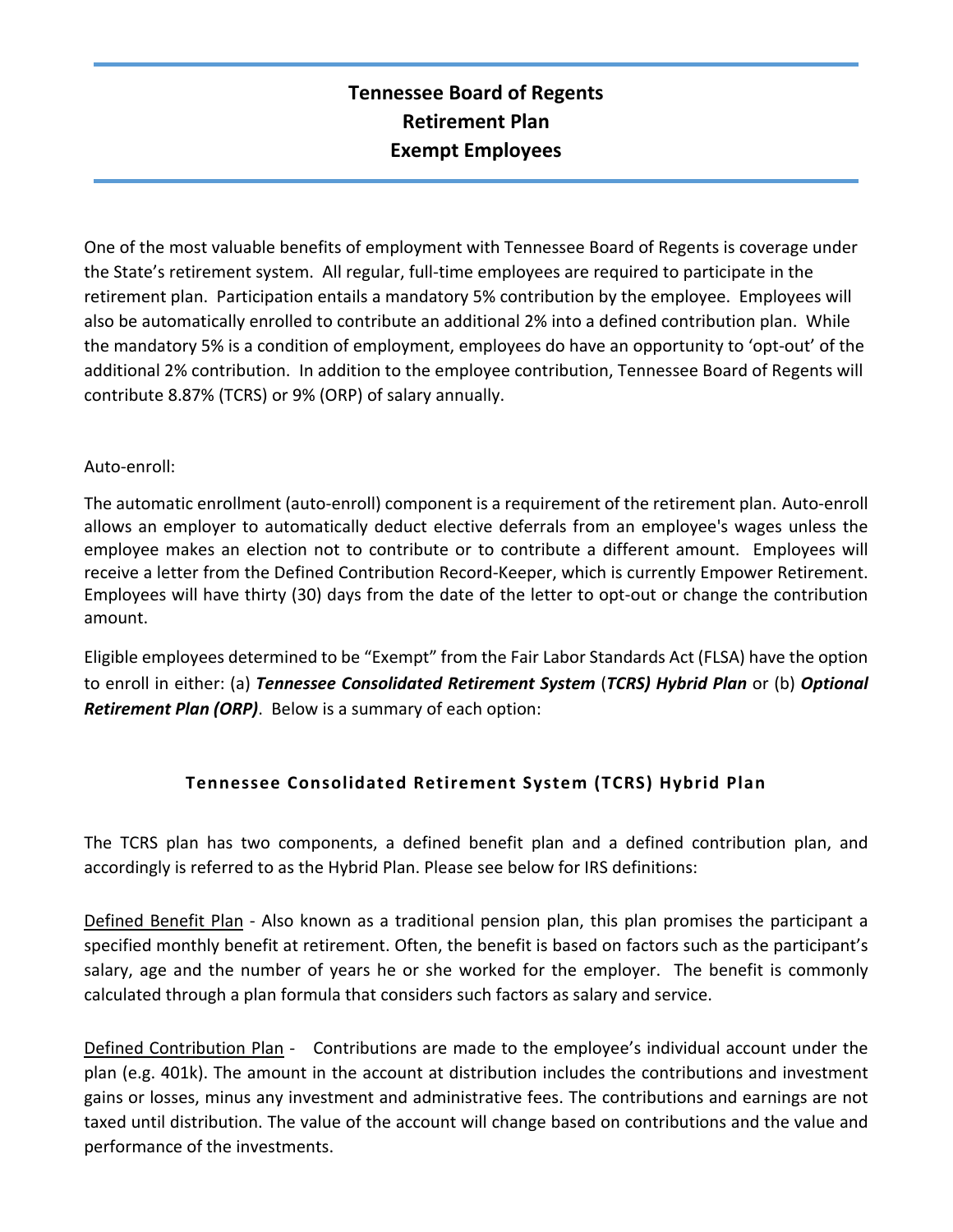## Contributions and Match:

|                                         | Defined Benefit | Defined Contribution | Total            |
|-----------------------------------------|-----------------|----------------------|------------------|
| <b>Employer Contributions</b>           | 3.87%           | 5%                   | 8.87%            |
| <b>Employee Contributions: Required</b> | 5%              | 0%                   | 5%               |
| Employee Contributions: Auto-enroll (1) | <b>NA</b>       | 2%                   | 2%               |
| Employee Contributions: Voluntary (2)   | <b>NA</b>       | <b>IRS Limit</b>     | <b>IRS Limit</b> |
| Employer Contributions: 401k (3)        | <b>NA</b>       | \$50 match           | \$50 match       |
| Total (excluding \$50 match)            | 8.87%           | 7%                   | 15.87%           |

(1) Employees may opt out of the auto‐enroll contributions.

(2) Employees may make additional voluntary contributions to the 401k, 457, and 403b plan up to Federal IRS limit.

(3) Employer match up to \$50 per month for employees contributing to 401k.

#### Vesting:

| <b>Defined Benefit Plan</b>                | <b>Contribution Rate</b> | <b>Vesting Rights</b>                                |
|--------------------------------------------|--------------------------|------------------------------------------------------|
| <b>Employer Contributions</b>              | 3.87%                    | 5 years of service                                   |
| <b>Employee Contributions: Required</b>    | 5%                       | Immediate - including credited interest by TCRS      |
| <b>Defined Contribution Plan</b>           | <b>Contribution Rate</b> | <b>Vesting Rights</b>                                |
| <b>Employer Contributions</b>              | 5%                       | Immediate – including earnings (excluded from loans) |
| <b>Employee Contributions: Auto-enroll</b> | 2%                       | $Immediate - including earnings$                     |
| <b>Employee Contributions: Voluntary</b>   | <b>IRS Limit</b>         | $Immediate - including earnings$                     |
| <b>Employer Match</b>                      | Up to $$50$              | Immediate – including earnings (excluded from loans) |

## Welcome Packet:

Employees electing to participate in the TCRS Hybrid Plan will receive an Active Member Welcome Packet. This packet is mailed to the home address and will contain instructions on accessing Member Self‐Service (MSS) and electing a beneficiary.

# **Optional Retirement Plan (ORP)**

The ORP is a "defined contribution" plan. The features of the plan are:

- o A participant directed investment program.
- o The amount of any future benefit will be determined by the member's account balance.
- o Employer contributions are credited to each ORP member's account during service.
- o The employer contributes 9% of gross salary covered by Social Security.